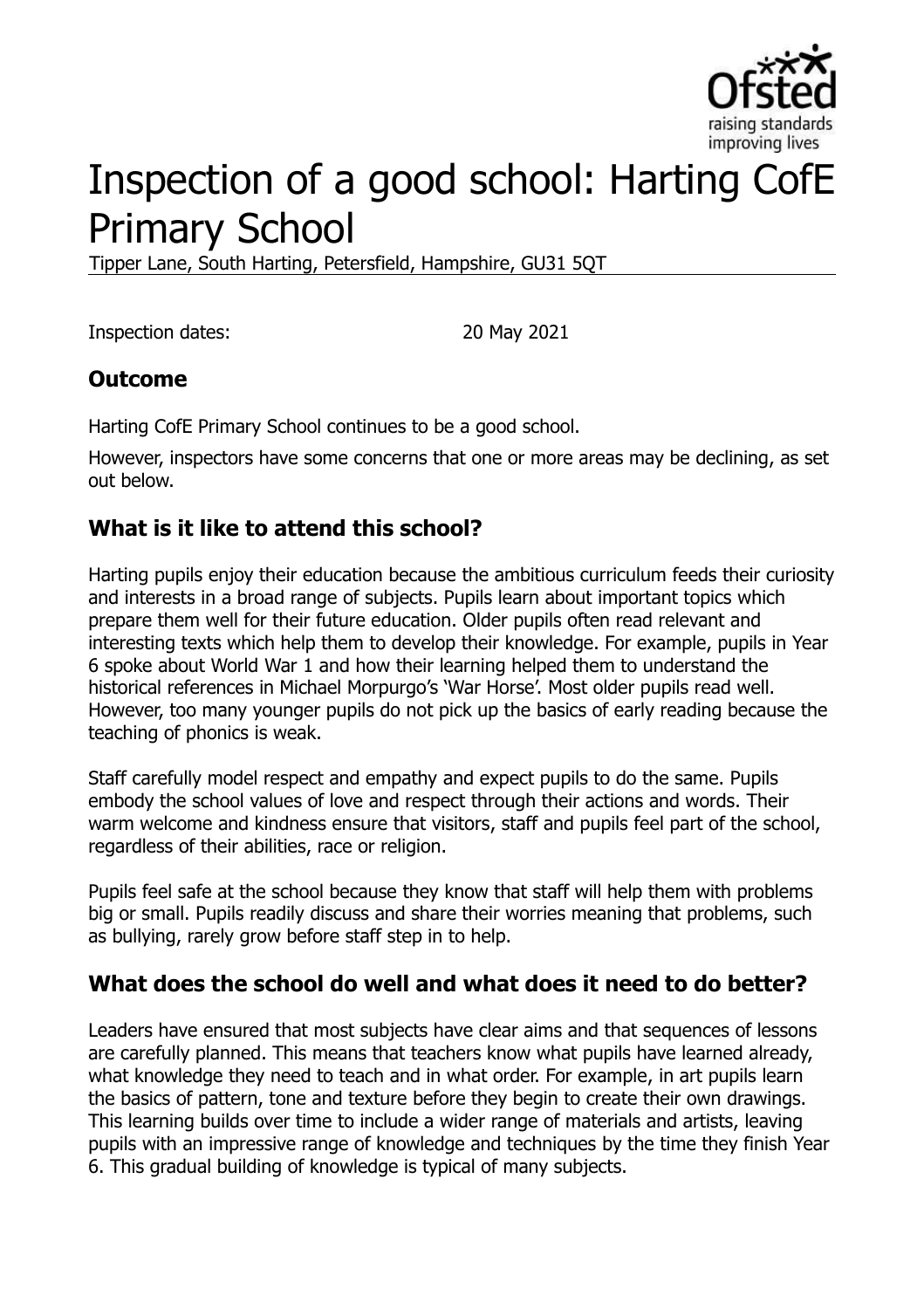

Staff present information clearly and provide plenty of opportunities for pupils to think about their prior learning. This helps pupils to make links, recall what they already know and improve their memory of key knowledge. This was exemplified in a Year 3 and 4 reading lesson where pupils used their knowledge of grammar to skilfully analyse an author's writing choices.

Younger pupils are keen to read and do so often at home and at school. However, the reading curriculum does not support them to learn and remember phonics effectively. Leaders have not trained staff properly in how to teach using a single, agreed phonics scheme. As a result, staff use a jumbled range of techniques and resources to teach pupils to read. This confuses pupils, particularly those with lower prior attainment. Pupils take books home to read that do not typically contain the sounds that they have learned. This means they miss out on the opportunity to practise reading the sounds they know. Early reading will be a focus at the next inspection.

Leaders and governors, rightly, take pride in the breadth of experiences and opportunities the curriculum provides for pupils. Pupils learn to understand and respect those with different customs, beliefs and lifestyles to their own. Visits to interview and learn from Sikh, Muslim and Buddhist leaders have helped pupils to broaden their religious understanding. Pupils learn about positive relationships and a range of family arrangements, such as single parent and adoptive families, in the books that teachers read to them. This helps pupils to build a realistic and respectful view of the world and prepares them well for future interactions and relationships.

Staff work closely with parents and external agencies to help identify what pupils with special educational needs and/or disabilities (SEND) need to flourish. Leaders carefully plan strategies to give pupils the support they need and are unafraid to change course if these plans do not work. Governors too, keep a close eye on the needs of pupils and allocate additional resources when needed. This focus on careful planning and regular review means that pupils with SEND are supported to meet their ambitious targets. They are able to access and enjoy both the curriculum, with the exception of phonics, and extra-curricular activities on offer.

Staff teach pupils how to behave with kindness and compassion. Pupils focus in class and get on well during break times. This culture of respect and interest in others was evident throughout the inspection and pupils told inspectors it is typical. Some pupils need additional support to manage their behaviour. Staff use their considerable expertise to help these pupils to manage their emotions in a positive and safe way.

### **Safeguarding**

The arrangements for safeguarding are effective.

Leaders know the risks present in the local area and keep in close contact with the police and local authority in case things should change. Staff are well trained to spot the signs of abuse and quickly report their concerns. This information is managed swiftly by leaders who make contact with the right agencies to arrange appropriate support that children need.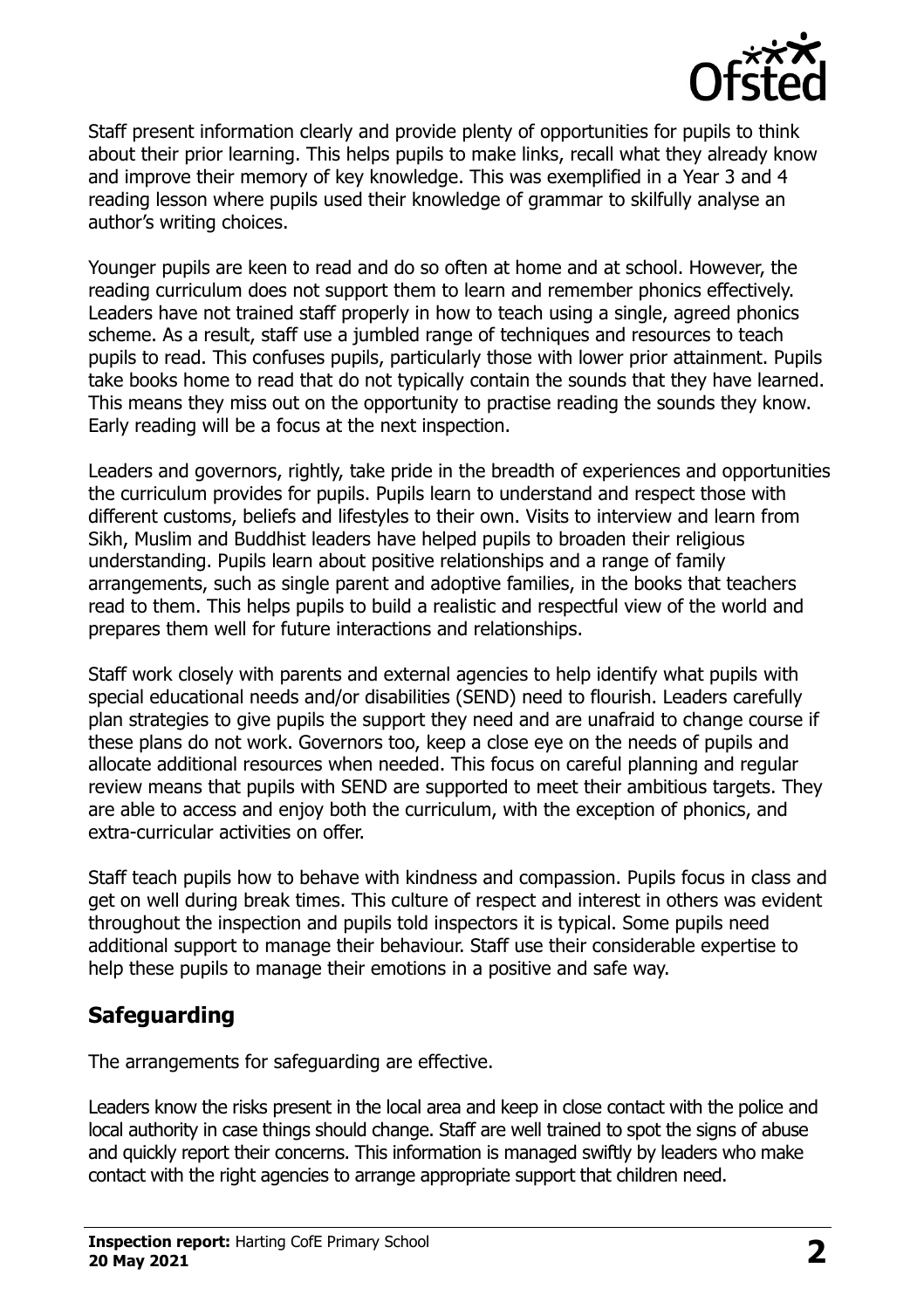

Pupils learn about safety at an age-appropriate level. They know about dangers such as road safety and strangers. Older pupils understand online risks and are taught to lock their profiles so that unsolicited contact cannot be made.

## **What does the school need to do to improve?**

## **(Information for the school and appropriate authority)**

- The school does not have a universally agreed approach for teaching phonics. This means that pupils are taught to read using a disconnected or inefficient range of strategies. Leaders must address this by:
	- ensuring a single phonics programme, with appropriate planning and resources, is used to teach early reading in the school
	- providing all relevant teaching and support staff with sufficiently detailed training to teach the agreed phonics programme
	- checking that staff follow the programme as it is intended.
- **Pupils at the early stages of reading are given reading books which are not linked to the** sounds they have learned. Consequently, they do not get to recall and practise their phonic knowledge. Leaders must ensure the books that pupils read at this stage are matched to the sounds they have learned.

### **Background**

When we have judged a school to be good, we will then normally go into the school about once every four years to confirm that the school remains good. This is called a section 8 inspection of a good or outstanding school, because it is carried out under section 8 of the Education Act 2005. We do not give graded judgements on a section 8 inspection. However, if we find some evidence that a good school could now be better than good, or that standards may be declining, then the next inspection will be a section 5 inspection. Usually this is within one to two years of the date of the section 8 inspection. If we have serious concerns about safeguarding, behaviour or the quality of education, we will convert the section 8 inspection to a section 5 inspection immediately.

This is the second section 8 inspection since we judged the school to be good in April 2012.

### **How can I feed back my views?**

You can use [Ofsted Parent View](https://parentview.ofsted.gov.uk/) to give Ofsted your opinion on your child's school, or to find out what other parents and carers think. We use Ofsted Parent View information when deciding which schools to inspect, when to inspect them and as part of their inspection.

The Department for Education has further quidance on how to complain about a school.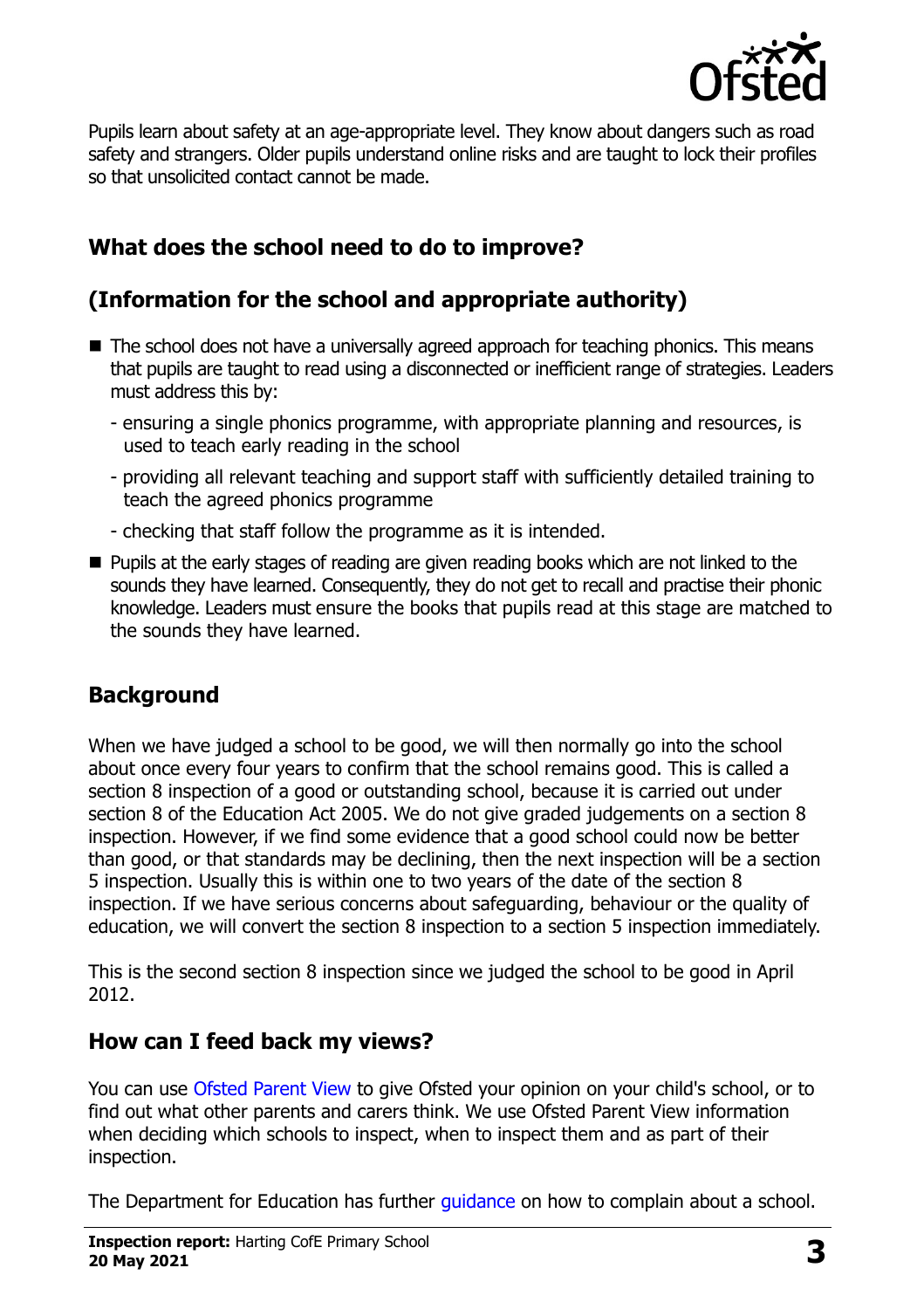

If you are the school and you are not happy with the inspection or the report, you can [complain to Ofsted.](https://www.gov.uk/complain-ofsted-report)

#### **Further information**

You can search for [published performance information](http://www.compare-school-performance.service.gov.uk/) about the school.

In the report, ['disadvantaged pupils'](http://www.gov.uk/guidance/pupil-premium-information-for-schools-and-alternative-provision-settings) refers to those pupils who attract government pupil premium funding: pupils claiming free school meals at any point in the last six years and pupils in care or who left care through adoption or another formal route.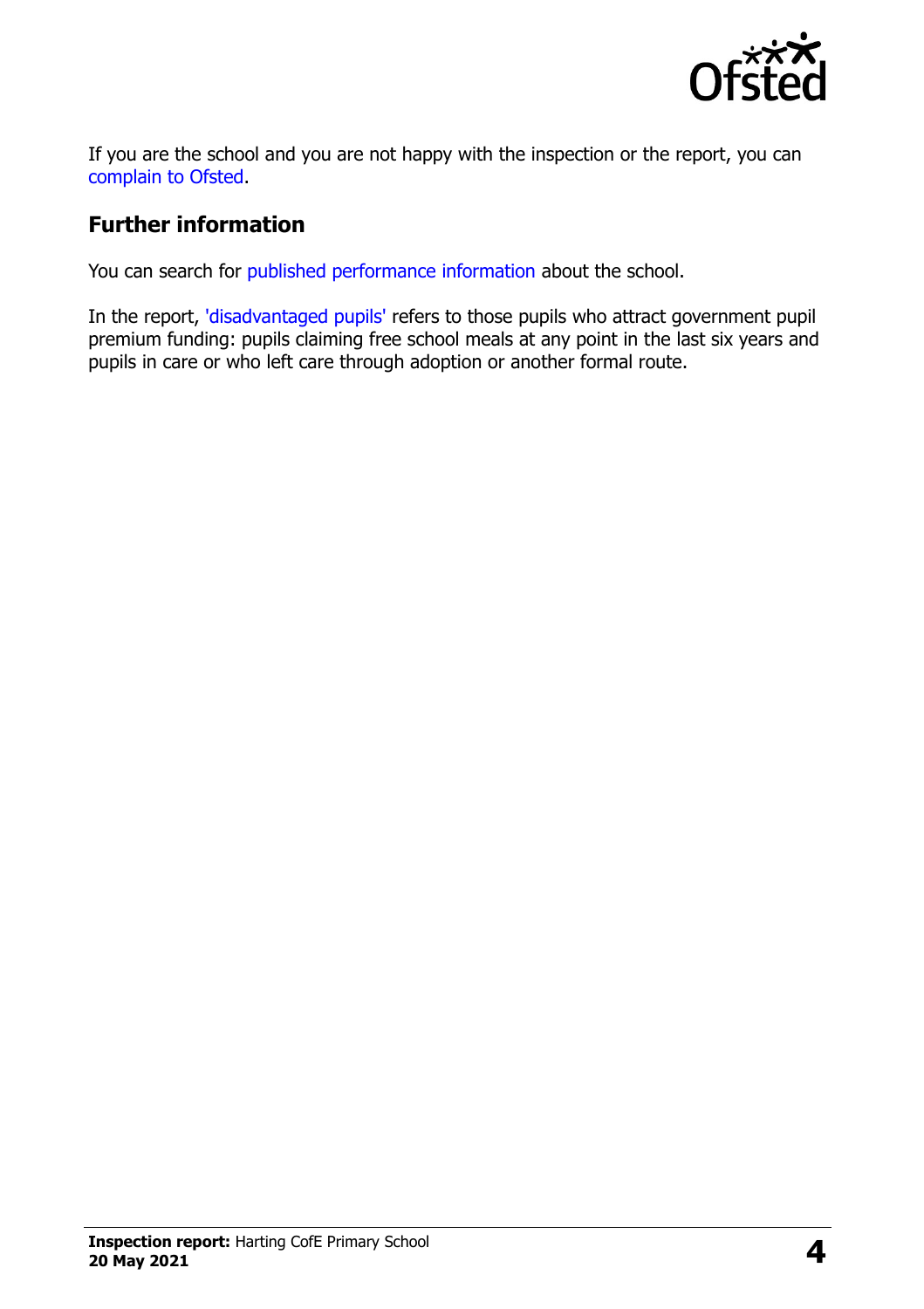

### **School details**

| Unique reference number             | 126017                                                            |
|-------------------------------------|-------------------------------------------------------------------|
| <b>Local authority</b>              | <b>West Sussex</b>                                                |
| <b>Inspection number</b>            | 10192852                                                          |
| <b>Type of school</b>               | Primary                                                           |
| <b>School category</b>              | Voluntary controlled                                              |
| Age range of pupils                 | 4 to 11                                                           |
| <b>Gender of pupils</b>             | Mixed                                                             |
| Number of pupils on the school roll | 117                                                               |
| <b>Appropriate authority</b>        | The governing body                                                |
| <b>Chair of governing body</b>      | Jeff Ace                                                          |
| <b>Headteacher</b>                  | Fiona Mullett                                                     |
| Website                             | www.harting.w-sussex.sch.uk                                       |
| Date of previous inspection         | 12 July 2016, under section 8 of the<br><b>Education Act 2005</b> |

### **Information about this school**

■ The school's Christian ethos was last inspected by the Diocese of Chichester in January 2018.

#### **Information about this inspection**

- This was the first routine inspection the school received since the COVID-19 (coronavirus) pandemic began. Inspectors discussed the impact of the pandemic with the school, and have taken that into account in their evaluation of the school.
- The inspectors met with senior leaders and five governors, including the chair. An inspector met with an officer from the local authority.
- Inspectors did deep dives in these subjects: reading, mathematics and art. Inspectors talked to subject leaders, staff and pupils, visited lessons and looked at pupils' work. The inspectors then considered a wider range of evidence.
- The inspectors reviewed the arrangements for safeguarding by scrutinising safeguarding records, interviewing staff and through discussions with pupils.
- The inspectors considered the views of parents shared through the Ofsted surveys. They gathered the views of pupils and staff through surveys, interviews and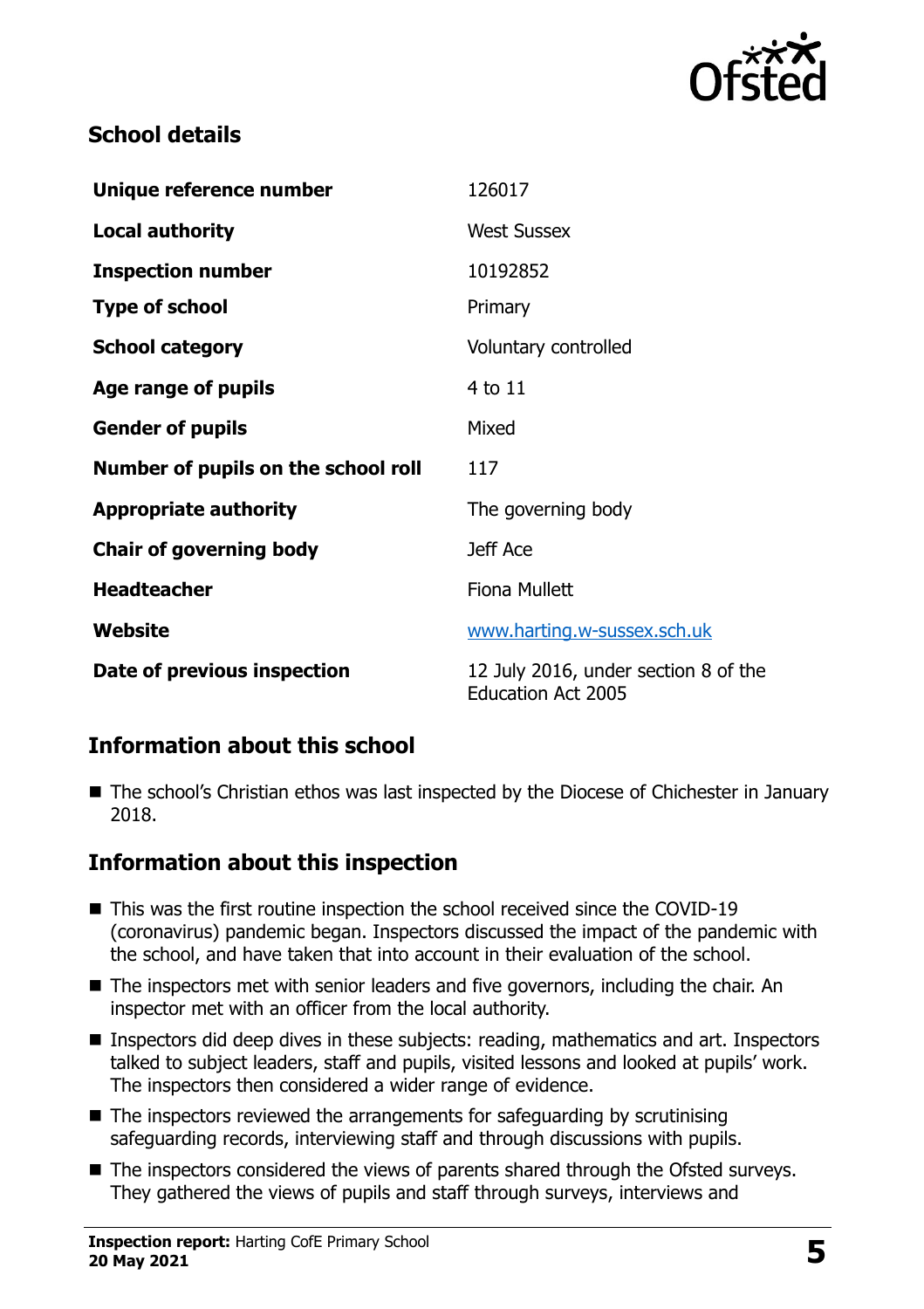

discussions conducted throughout the inspection.

#### **Inspection team**

Daniel Lambert, lead inspector Her Majesty's Inspector

Louise Walker **Her Majesty's Inspector**